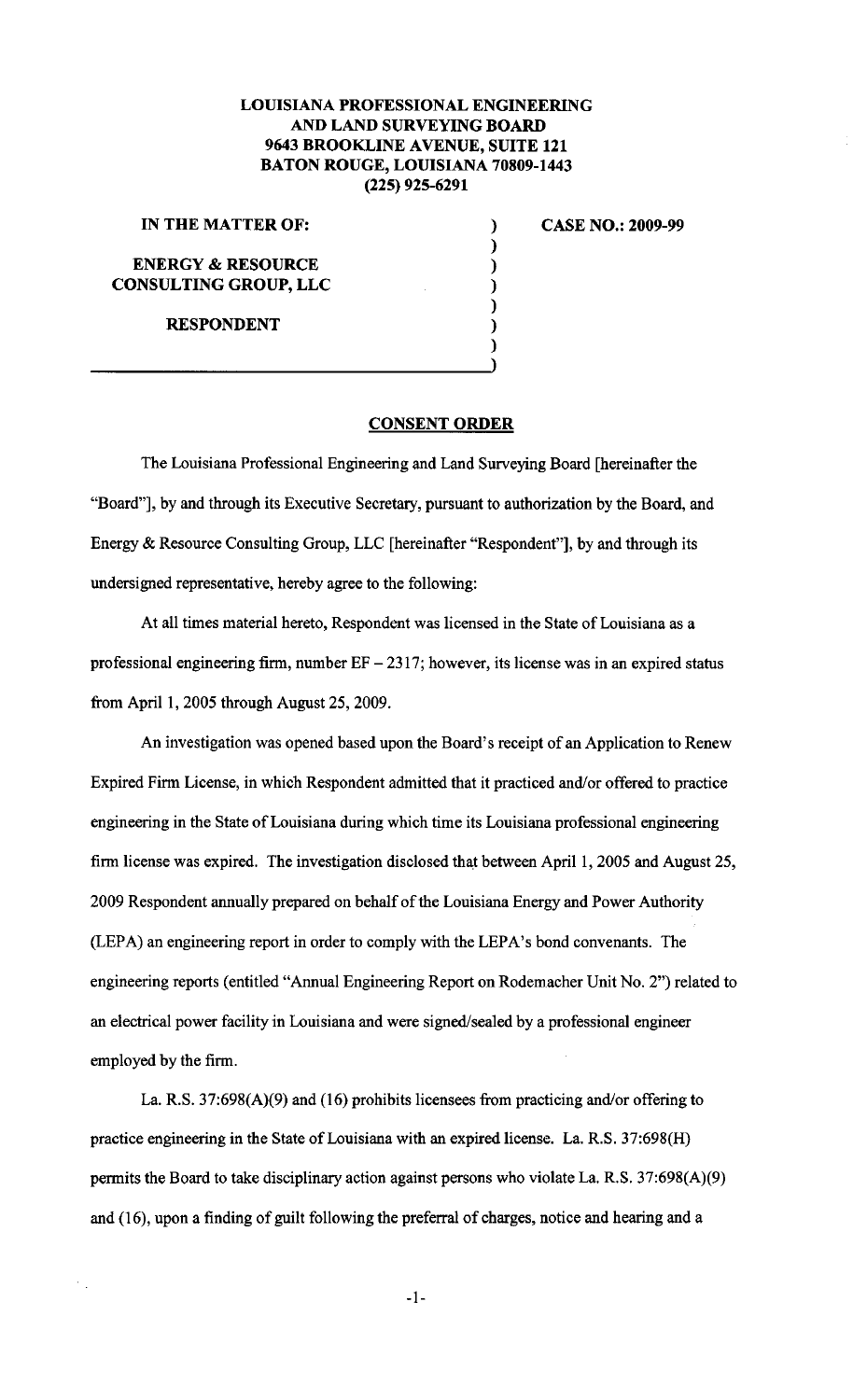majority vote of its entire membership authorized to participate in the proceeding. La. R.S. 37:698(A)(9) and (16) and 37:698(H) were in effect at all times material hereto.

It is undisputed that Respondent's license to practice and/or offer to practice engineering in Louisiana was expired from April 1, 2005 through August 25, 2009 and that during this time period Respondent practiced and/or offered to practice engineering in Louisiana.

By letter dated December 21, 2009, the Board gave notice to Respondent that it was considering the preferral of charges against Respondent on the grounds that it may have violated La. R.S. 37:698(A)(9)and (16), relative to practicing and/or offering to practice engineering in the State of Louisiana with an expired license.

Wishing to dispense with the need for further disciplinary action and to conclude the instant proceeding without further delay and expense, for the purpose of this proceeding only, Respondent and the Board do hereby enter into this Consent Order, in which Respondent of its own free will consents to the issuance of a Consent Order by the Board, wherein Respondent agrees to (a) pay a fine of five thousand (\$5,000.00) dollars, (b) pay administrative costs of two hundred eighty-two and 18/100 (\$282.18) dollars, (c) pay past unpaid renewal fees of five hundred forty (\$540.00) dollars, (d) have its supervising professional successfully complete the Board's online Louisiana Laws and Rules Examination and (e) the publishing of this Consent Order on the Board's website and a summary of this matter in the Board's official journal, the Louisiana Engineer and Surveyor Journal, and the reporting of this matter to the National Council of Examiners for Engineering and Surveying (NCEES), identifying Respondent by name.

Respondent admits to violations of the referenced statutes and/or rules regarding the practicing of and/or offering to practice engineering in the State of Louisiana with an expired license. Respondent acknowledges awareness of said laws and/or rules and states that it will comply with all applicable laws and rules henceforth. Respondent has been advised of its right to be represented by counsel before the Board and/or to appear at any hearing personally or by counsel and present witnesses and evidence in its own behalf, and it hereby waives this right and its right to appeal; and it states affirmatively that it has been afforded all administrative remedies due it under the law.

-2-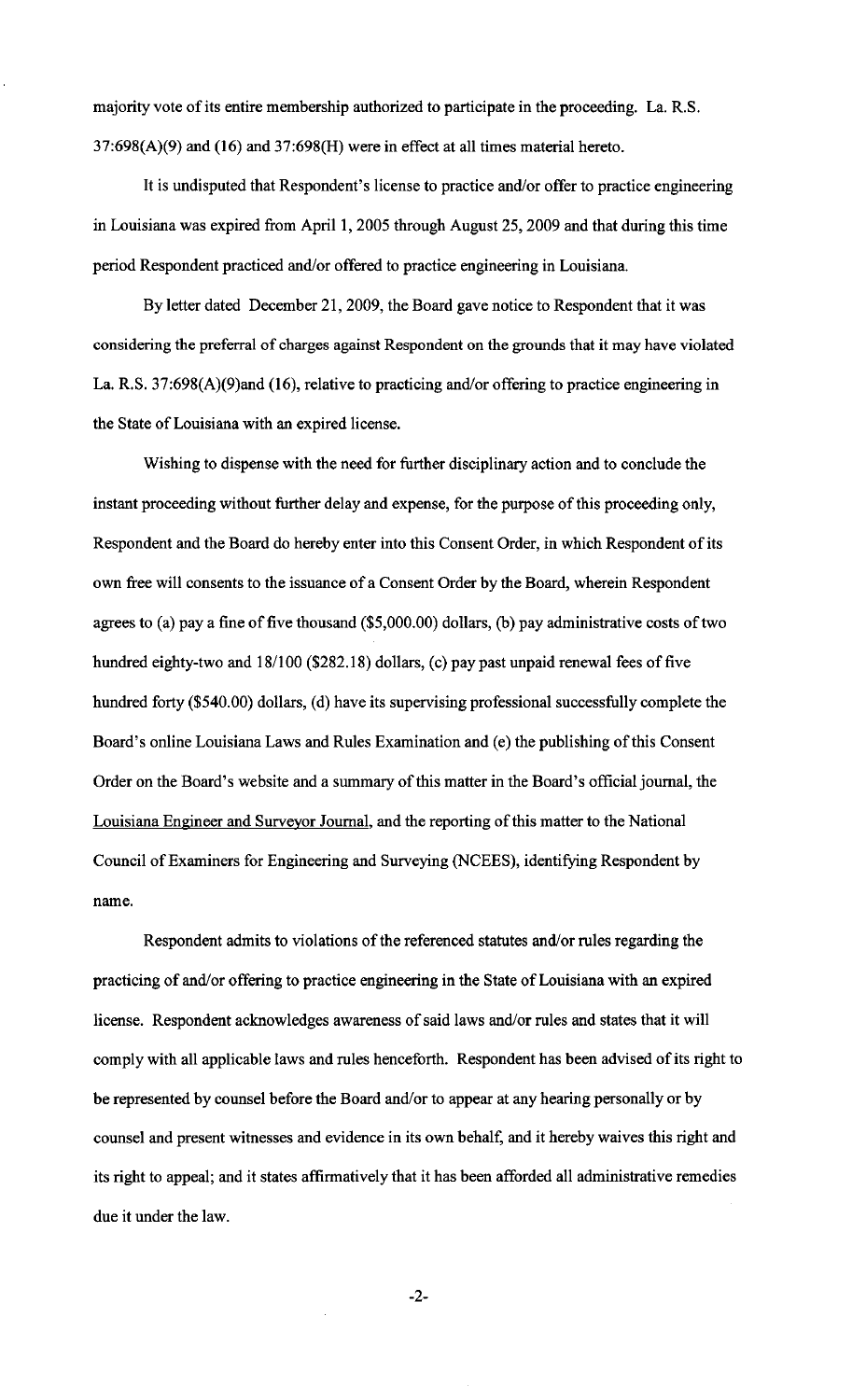Therefore, in consideration of the foregoing and by signing this Consent Order, Respondent does hereby waive its right to a hearing before the Board, to the presenting of evidence and witnesses in its behalf, to Findings of Fact and Conclusions of Law in this case, and to judicial review of this Consent Order.

Respondent hereby represents (a) that it fully understands the meaning and intent of this Consent Order, including but not limited to its final and binding effect, (b) that it has voluntarily entered into this Consent Order and that no other promise or agreement of any kind has been made to or with it by any person whatsoever to cause the execution of this instrument and (c) that the sanctions set forth in this Consent Order do not prevent the Board from taking further disciplinary or enforcement action against Respondent on matters not specifically addressed in this Consent Order.

WHEREFORE, the Louisiana Professional Engineering and Land Surveying Board and Respondent agree that:

I. Respondent shall pay a fine of five thousand (\$5,000.00) dollars, which shall be tendered to the Board by certified check payable to the Board, due upon the signing of this Consent Order; and

2. Respondent shall pay administrative costs of two hundred eighty-two and 18/100 (\$282.18) dollars, which shall be tendered to the Board by certified check payable to the Board, due upon the signing of this Consent Order; and

3. Respondent shall pay past unpaid renewal fees of five hundred forty (\$540.00) dollars, which shall be tendered to the Board by certified check payable to the Board, due upon the signing of this Consent Order; and

4. Respondent shall have its supervising professional successfully complete the Board's online Louisiana Laws and Rules Examination with a score of 90% or higher and return it to the Board within sixty (60) days of the effective date of this Consent Order; and

5. This Consent Order shall be published on the Board's website and a summary of this matter shall be printed in the official journal of the Board, the Louisiana Engineer and Surveyor Journal, and reported to the National Council of Examiners for Engineering and Surveying (NCEES), identifying Respondent by name; and

-3-